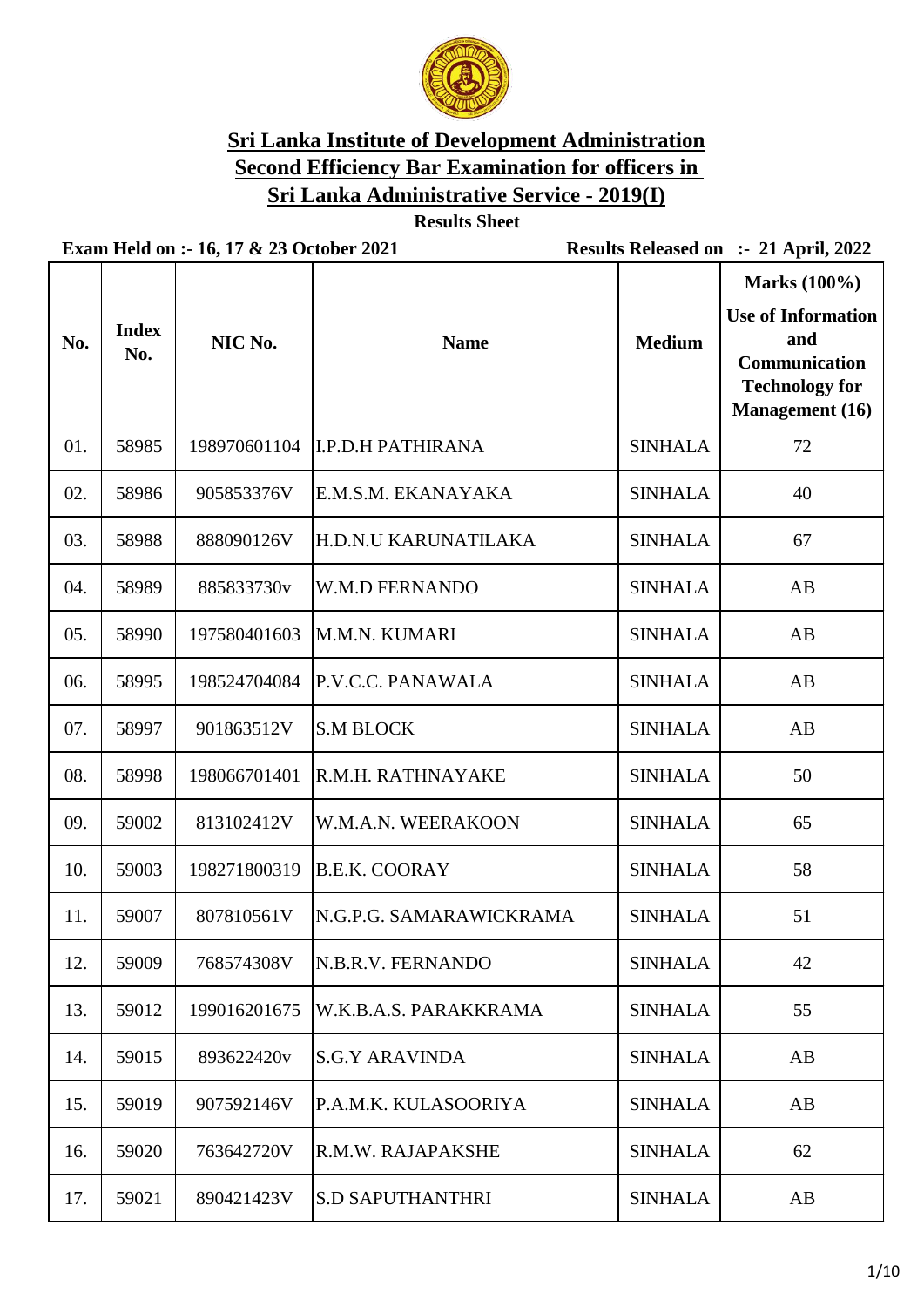

**Results Sheet**

| No. | <b>Index</b><br>No. | NIC No.      | <b>Name</b>                      | <b>Medium</b>  | <b>Marks</b> (100%)<br><b>Use of Information</b><br>and<br>Communication<br><b>Technology for</b><br><b>Management</b> (16) |
|-----|---------------------|--------------|----------------------------------|----------------|-----------------------------------------------------------------------------------------------------------------------------|
| 18. | 59022               | 900770120V   | N.C. JAYARATHNA                  | <b>SINHALA</b> | 66                                                                                                                          |
| 19. | 59024               | 758601889v   | D.P.D. SADDHASENA                | <b>SINHALA</b> | 51                                                                                                                          |
| 20. | 59026               | 840883949V   | Y.G.R.P PERERA                   | <b>SINHALA</b> | 52                                                                                                                          |
| 21. | 59030               | 886090323V   | D.M.U.H.V DISSANAYAKE            | <b>SINHALA</b> | AB                                                                                                                          |
| 22. | 59031               | 198386202526 | A.A.S. ADHIKARI MENIKE           | <b>SINHALA</b> | AB                                                                                                                          |
| 23. | 59032               | 752471746V   | D.P.D.N.K. GUNASEKARA            | <b>SINHALA</b> | 40                                                                                                                          |
| 24. | 59035               | 925210021V   | <b>J.M.K BALASURIYA</b>          | <b>SINHALA</b> | AB                                                                                                                          |
| 25. | 59037               | 898623130V   | Y.A.C PUSHPANANDA                | <b>SINHALA</b> | 53                                                                                                                          |
| 26. | 59038               | 810851791v   | R.W.P.M. DHARMADAS               | <b>SINHALA</b> | 43                                                                                                                          |
| 27. | 59041               | 887801444V   | <b>S.M.N.J.K SAMARAKOON</b>      | <b>SINHALA</b> | 70                                                                                                                          |
| 28. | 59044               | 890254187V   | R.M.P.C JAYARATHNE               | <b>SINHALA</b> | AB                                                                                                                          |
| 29. | 59045               |              | 199050304103 R.M.EU.K RATHNAYAKE | <b>SINHALA</b> | AB                                                                                                                          |
| 30. | 59049               | 885630669V   | J.P.M.L. PRIYADARSHANI           | <b>SINHALA</b> | 51                                                                                                                          |
| 31. | 59050               | 886041977V   | W.M.C. PRIYADARSHANE             | <b>SINHALA</b> | AB                                                                                                                          |
| 32. | 59052               | 850780420V   | <b>C.G KANNANGARA</b>            | <b>SINHALA</b> | 57                                                                                                                          |
| 33. | 59054               | 198056100840 | N.G.M. PRIYANGIKA                | <b>SINHALA</b> | AB                                                                                                                          |
| 34. | 59060               | 852480068V   | <b>G.K.S. PUSHPAKUMARA</b>       | <b>SINHALA</b> | 51                                                                                                                          |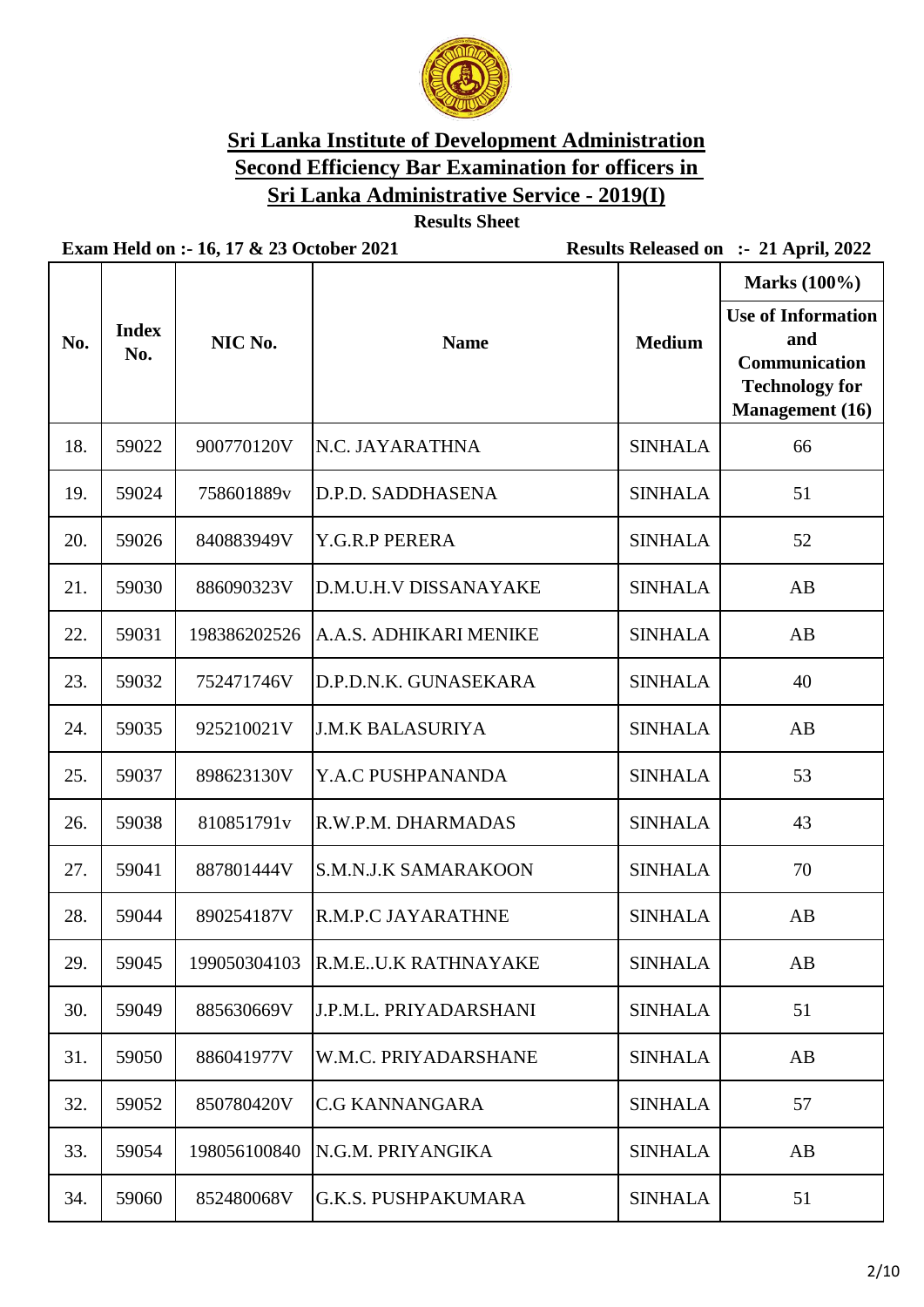

**Results Sheet**

|     |                     |              |                            |                | Marks (100%)<br><b>Use of Information</b>                               |
|-----|---------------------|--------------|----------------------------|----------------|-------------------------------------------------------------------------|
| No. | <b>Index</b><br>No. | NIC No.      | <b>Name</b>                | <b>Medium</b>  | and<br>Communication<br><b>Technology for</b><br><b>Management</b> (16) |
| 35. | 59063               | 877872700V   | <b>W.G.U KUMARI</b>        | <b>SINHALA</b> | 67                                                                      |
| 36. | 59064               | 736181959V   | T.A.K CHANDRIKA            | <b>SINHALA</b> | AB                                                                      |
| 37. | 59065               | 198431100274 | <b>M.G.C.S RANASINGHA</b>  | <b>SINHALA</b> | 69                                                                      |
| 38. | 59066               | 910750933V   | <b>U.M.S.S MADUSHANKA</b>  | <b>SINHALA</b> | AB                                                                      |
| 39. | 59072               | 742661466V   | <b>W.A WASANTHA</b>        | <b>SINHALA</b> | 48                                                                      |
| 40. | 59073               | 198236201973 | <b>L.S WARNAKULASURIYA</b> | <b>SINHALA</b> | AB                                                                      |
| 41. | 59075               | 868520167v   | K.N.M. PERERA              | <b>SINHALA</b> | 50                                                                      |
| 42. | 59076               | 896801368V   | W.G.D.L.C. WIJESINGHE      | <b>SINHALA</b> | 79                                                                      |
| 43. | 59079               | 897270684V   | H.M.W.P HERATH             | <b>SINHALA</b> | AB                                                                      |
| 44. | 59081               | 852650761V   | <b>B.M.B.A JAYATISSA</b>   | <b>SINHALA</b> | 78                                                                      |
| 45. | 59082               | 903553588V   | <b>T.S SENARATH</b>        | <b>SINHALA</b> | 73                                                                      |
| 46. | 59087               | 760952192V   | H.K. SAMANTHA              | <b>SINHALA</b> | AB                                                                      |
| 47. | 59088               | 890483348V   | <b>K.S.N WIJERATHNA</b>    | <b>SINHALA</b> | AB                                                                      |
| 48. | 59091               | 857124715V   | A.W.G.L. ATTANAYAKE        | <b>SINHALA</b> | 30                                                                      |
| 49. | 59092               | 813512939V   | <b>W.V.P ANURA</b>         | <b>SINHALA</b> | AB                                                                      |
| 50. | 59094               | 199213303390 | <b>W.A.P.S PERERA</b>      | <b>SINHALA</b> | 53                                                                      |
| 51. | 59096               | 903563400V   | W.M.T.S NAVARATHNE         | <b>SINHALA</b> | AB                                                                      |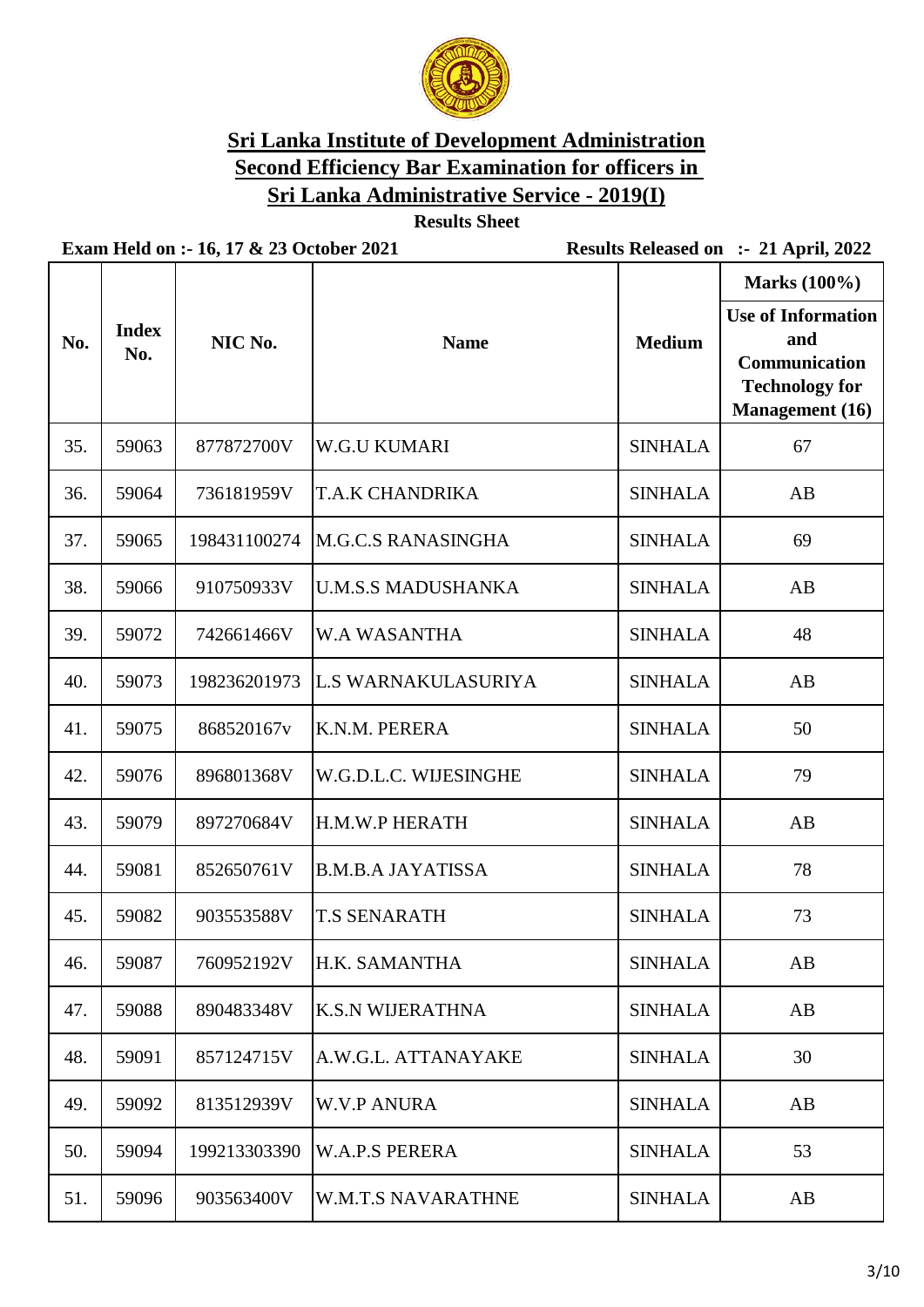

**Results Sheet**

|     |                     |              |                                 |                | Marks (100%)                                                                                         |
|-----|---------------------|--------------|---------------------------------|----------------|------------------------------------------------------------------------------------------------------|
| No. | <b>Index</b><br>No. | NIC No.      | <b>Name</b>                     | <b>Medium</b>  | <b>Use of Information</b><br>and<br>Communication<br><b>Technology for</b><br><b>Management</b> (16) |
| 52. | 59100               | 901050198v   | K.M. MADUSANKA                  | <b>SINHALA</b> | AB                                                                                                   |
| 53. | 59103               | 816441315V   | <b>G.G.R. SANDAMALI</b>         | <b>SINHALA</b> | AB                                                                                                   |
| 54. | 59104               | 855862212V   | <b>D.S.P JAYASINGHE</b>         | <b>SINHALA</b> | 48                                                                                                   |
| 55. | 59109               | 847483229v   | A DOOLWALA                      | <b>SINHALA</b> | AB                                                                                                   |
| 56. | 59116               | 198962801356 | <b>C.C. PRIYADARSHANI</b>       | <b>SINHALA</b> | 43                                                                                                   |
| 57. | 59117               | 897121948V   | W.M.A.P WIJESEKARA              | <b>SINHALA</b> | AB                                                                                                   |
| 58. | 59120               | 887703582V   | <b>U.I DISSANAYAKE</b>          | <b>SINHALA</b> | 48                                                                                                   |
| 59. | 59121               | 897213923V   | <b>H.D.A SHIROMALA</b>          | <b>SINHALA</b> | 28                                                                                                   |
| 60. | 59122               | 906140896V   | R.M.D. PUSHPAMALI               | <b>SINHALA</b> | 52                                                                                                   |
| 61. | 59123               | 885742050V   | <b>G.I.L FERNANDO</b>           | <b>SINHALA</b> | 54                                                                                                   |
| 62. | 59128               | 748011030V   | A.M.L. RANAWEERA                | <b>SINHALA</b> | 40                                                                                                   |
| 63. | 59129               |              | 198225700305  W.W. SENEVIRATHNE | <b>SINHALA</b> | AB                                                                                                   |
| 64. | 59130               | 199067301134 | <b>J.A.T.D. SARATH KUMARA</b>   | <b>SINHALA</b> | 63                                                                                                   |
| 65. | 59138               | 865331266v   | <b>K.A.A.J KULATHUNGE</b>       | <b>SINHALA</b> | AB                                                                                                   |
| 66. | 59139               | 907733920v   | M.V.I.S. DISSANAYAKA            | <b>SINHALA</b> | AB                                                                                                   |
| 67. | 59140               | 927021242v   | D.M.U.P.K. UDAGEDARA            | <b>SINHALA</b> | 58                                                                                                   |
| 68. | 59142               | 918423206V   | R.D.U. MADHUWANTHI              | <b>SINHALA</b> | AB                                                                                                   |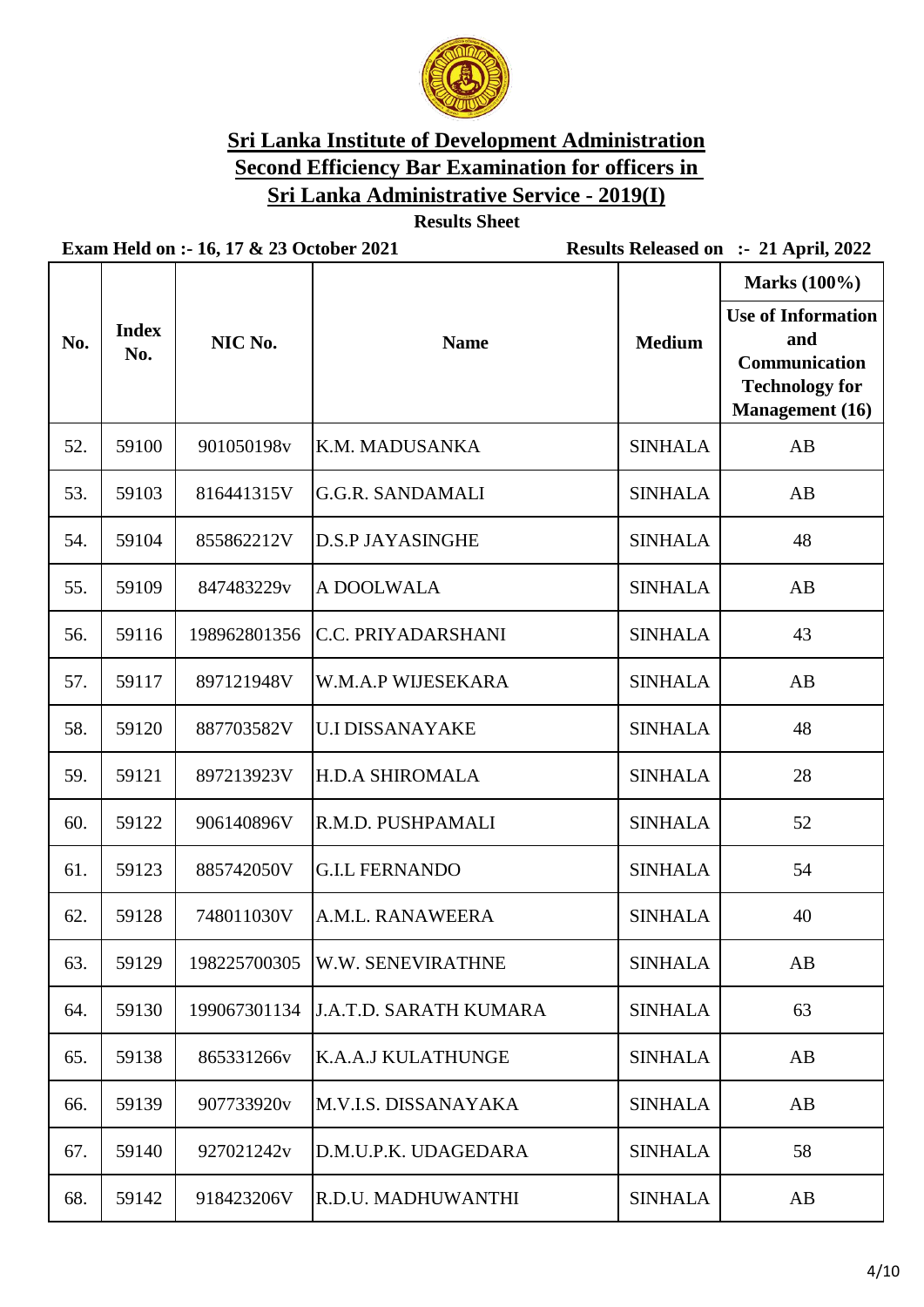

**Results Sheet**

|     |                     |              |                                |                | Marks (100%)                                                                                         |
|-----|---------------------|--------------|--------------------------------|----------------|------------------------------------------------------------------------------------------------------|
| No. | <b>Index</b><br>No. | NIC No.      | <b>Name</b>                    | <b>Medium</b>  | <b>Use of Information</b><br>and<br>Communication<br><b>Technology for</b><br><b>Management</b> (16) |
| 69. | 59143               | 896331396V   | M.G.A. NISANSALA               | <b>SINHALA</b> | AB                                                                                                   |
| 70. | 59144               | 927174146V   | <b>H.A.P RASHMIKA</b>          | <b>SINHALA</b> | 33                                                                                                   |
| 71. | 59146               | 893014438V   | H.P.D. HEWAGE                  | <b>SINHALA</b> | 66                                                                                                   |
| 72. | 59147               | 873053526V   | <b>A.G.S.L THENNAKOON</b>      | <b>SINHALA</b> | 41                                                                                                   |
| 73. | 59151               | 896080792V   | <b>S.M.H SENANAYAKE</b>        | <b>SINHALA</b> | AB                                                                                                   |
| 74. | 59152               | 868172428V   | <b>S.A.D.N PERERA</b>          | <b>SINHALA</b> | AB                                                                                                   |
| 75. | 59153               | 888062009v   | W.A.D.N.N ABEWICKRAMA          | <b>SINHALA</b> | 35                                                                                                   |
| 76. | 59156               | 198224602146 | D.M.K.S.B. DISSANAYAKE.        | <b>SINHALA</b> | AB                                                                                                   |
| 77. | 59158               | 800205425V   | E.G.J.P. ARIYARATHNA           | <b>SINHALA</b> | AB                                                                                                   |
| 78. | 59160               | 841191340V   | <b>U.D.D.D. CHANDRARATHNE</b>  | <b>SINHALA</b> | 51                                                                                                   |
| 79. | 59161               | 198102000413 | <b>SLAK NETHMINI</b>           | <b>SINHALA</b> | AB                                                                                                   |
| 80. | 59163               |              | 198861600348   N.R.W.N. KUMARI | <b>SINHALA</b> | 56                                                                                                   |
| 81. | 59165               | 883113390    | H.A.E. PUSHPAKUMARA            | <b>SINHALA</b> | 55                                                                                                   |
| 82. | 59166               | 896731149V   | N.P.J DINUSHIKA                | <b>SINHALA</b> | 54                                                                                                   |
| 83. | 59167               | 836220331V   | H.K.J. DEVIKA                  | <b>SINHALA</b> | 57                                                                                                   |
| 84. | 59168               | 887612781V   | <b>K.G.M.L.M RANAWEERA</b>     | <b>SINHALA</b> | 50                                                                                                   |
| 85. | 59169               | 876861542V   | <b>M.H.A KARUNATHILAKE</b>     | <b>SINHALA</b> | AB                                                                                                   |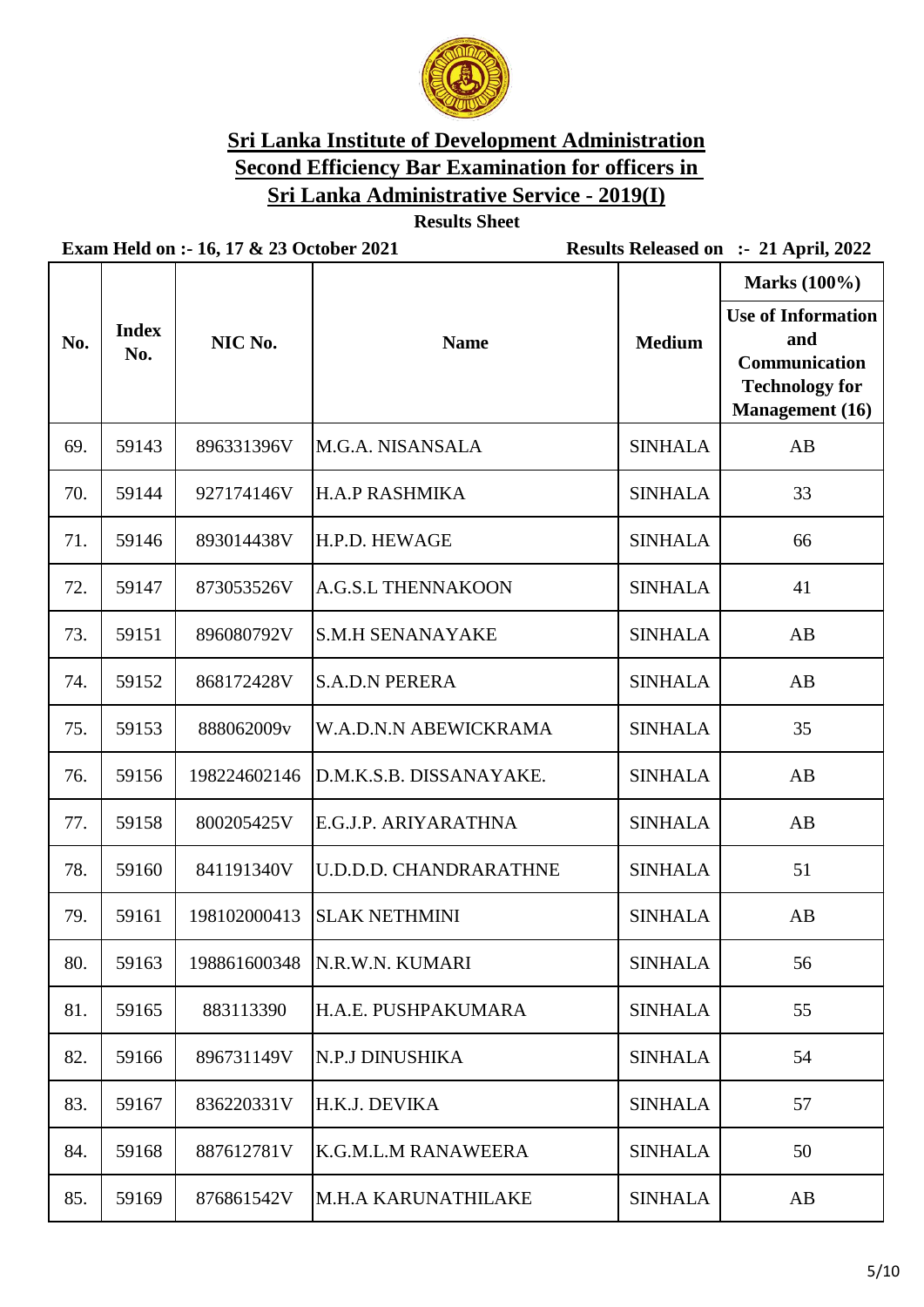

**Results Sheet**

|      |                     |              |                            |                | Marks (100%)                                                                                         |
|------|---------------------|--------------|----------------------------|----------------|------------------------------------------------------------------------------------------------------|
| No.  | <b>Index</b><br>No. | NIC No.      | <b>Name</b>                | <b>Medium</b>  | <b>Use of Information</b><br>and<br>Communication<br><b>Technology for</b><br><b>Management</b> (16) |
| 86.  | 59170               | 198604201291 | K.A.L.S KALUGAMPITIYA      | <b>SINHALA</b> | 63                                                                                                   |
| 87.  | 59171               | 866874166V   | N.G.W.M.V.S WIJETHILAKA    | <b>SINHALA</b> | 54                                                                                                   |
| 88.  | 59172               | 837181208V   | <b>K.G.N. SANDAMALI</b>    | <b>SINHALA</b> | 44                                                                                                   |
| 89.  | 59175               | 875292056v   | J.K.R.I.M. JAYASEKERA      | <b>SINHALA</b> | 40                                                                                                   |
| 90.  | 59176               | 198767202402 | P.G.S.N PRIYADARSHANI      | <b>SINHALA</b> | AB                                                                                                   |
| 91.  | 59181               | 915681999V   | <b>H.C.S.D KARUNARATNE</b> | <b>SINHALA</b> | 67                                                                                                   |
| 92.  | 59182               | 836541081V   | E.M.S.W IRIYAGAMA          | <b>SINHALA</b> | 52                                                                                                   |
| 93.  | 59183               | 895412619V   | R.L. WIJESURIYA            | <b>SINHALA</b> | AB                                                                                                   |
| 94.  | 59184               | 908280644V   | <b>J.H.M JAYAPADMA</b>     | <b>SINHALA</b> | 54                                                                                                   |
| 95.  | 59186               | 790881346V   | N.A.M WIMALASENA           | <b>SINHALA</b> | 51                                                                                                   |
| 96.  | 59190               | 906742730V   | <b>G.D.I. MADUMALI</b>     | <b>SINHALA</b> | 50                                                                                                   |
| 97.  | 59193               | 865890338V   | K.H.T.D. KUMARASINGHE      | <b>SINHALA</b> | 46                                                                                                   |
| 98.  | 59195               | 888351884V   | <b>P.G.J KUMUDUNI</b>      | <b>SINHALA</b> | 50                                                                                                   |
| 99.  | 59196               | 198774502514 | R.W.D. CHATHURIKA          | <b>SINHALA</b> | 40                                                                                                   |
| 100. | 59198               | 198879404121 | <b>S.T.P. MANAWADU</b>     | <b>SINHALA</b> | 55                                                                                                   |
| 101. | 59200               | 836144562v   | <b>L.S.M DE LANEROLLE</b>  | <b>SINHALA</b> | 64                                                                                                   |
| 102. | 59203               | 880971379V   | <b>M.A.S MADUSHANKA</b>    | <b>SINHALA</b> | 55                                                                                                   |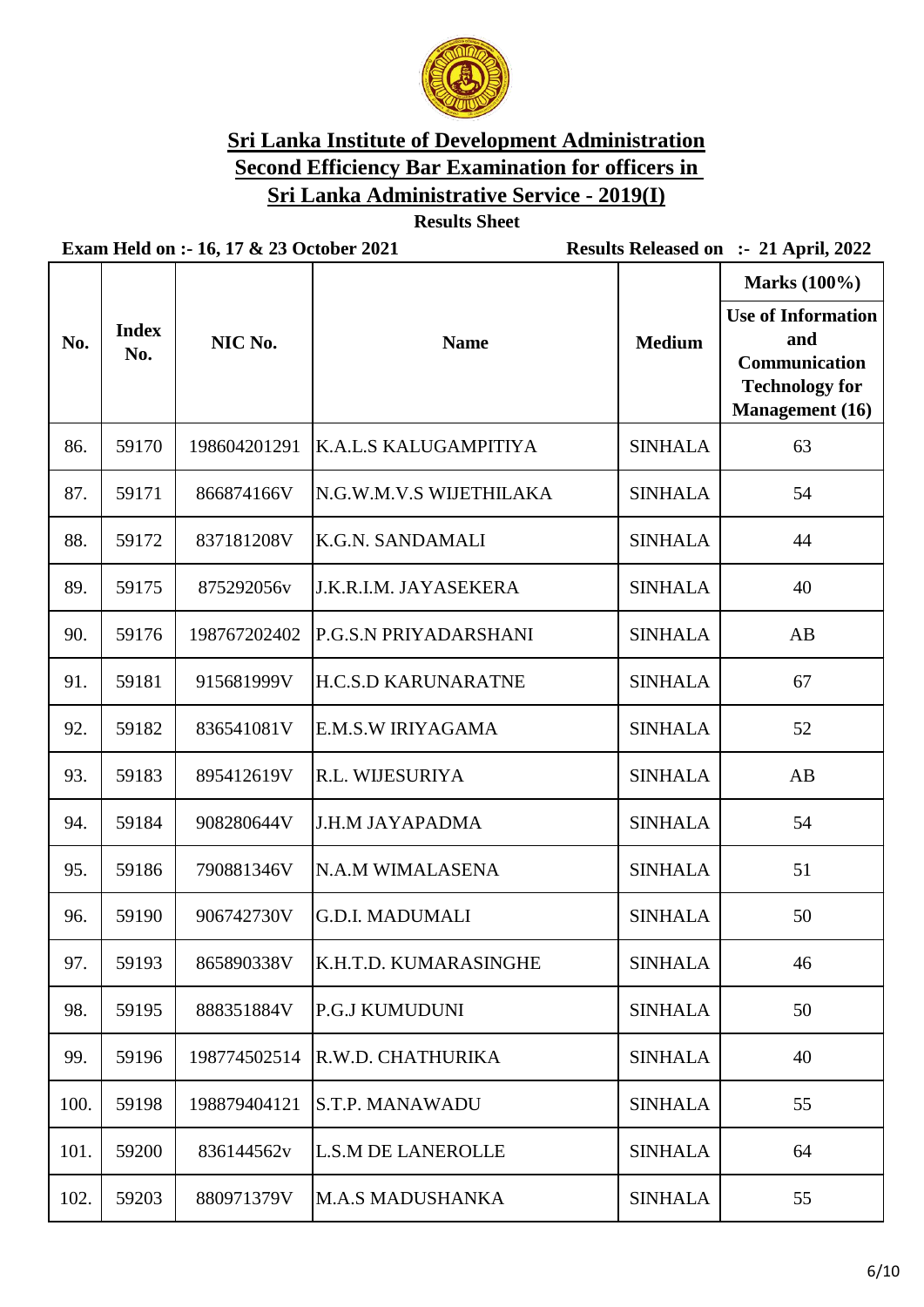

**Results Sheet**

|      |                     |              |                         |                | <b>Marks</b> (100%)                                                                                  |
|------|---------------------|--------------|-------------------------|----------------|------------------------------------------------------------------------------------------------------|
| No.  | <b>Index</b><br>No. | NIC No.      | <b>Name</b>             | <b>Medium</b>  | <b>Use of Information</b><br>and<br>Communication<br><b>Technology for</b><br><b>Management</b> (16) |
| 103. | 59205               | 852861576V   | L.M.P.W. BANDARA        | <b>SINHALA</b> | 42                                                                                                   |
| 104. | 59485               | 907292746V   | <b>S VANOJINI</b>       | <b>TAMIL</b>   | 72                                                                                                   |
| 105. | 59489               | 820041623V   | <b>S PARTHEEPAN</b>     | <b>TAMIL</b>   | AB                                                                                                   |
| 106. | 59490               | 862321286V   | <b>R RAMESH</b>         | <b>TAMIL</b>   | 72                                                                                                   |
| 107. | 59491               | 198261110042 | <b>S SIVACHSELVAN</b>   | <b>TAMIL</b>   | AB                                                                                                   |
| 108. | 59493               | 197710701490 | <b>T THAYALAN</b>       | <b>TAMIL</b>   | AB                                                                                                   |
| 109. | 59494               | 198874302201 | <b>S RATHIKA</b>        | <b>TAMIL</b>   | 53                                                                                                   |
| 110. | 59495               | 892560676V   | <b>J.M AL AMEEN</b>     | <b>TAMIL</b>   | 64                                                                                                   |
| 111. | 59496               | 770260779V   | <b>M.P THAYANANTHAN</b> | <b>TAMIL</b>   | AB                                                                                                   |
| 112. | 59498               | 198308702213 | <b>K MUGUNTHAN</b>      | <b>TAMIL</b>   | 55                                                                                                   |
| 113. | 59499               | 770752876V   | <b>R ANANTH</b>         | <b>TAMIL</b>   | 59                                                                                                   |
| 114. | 59502               | 898580288V   | <b>S RISHAANA</b>       | <b>TAMIL</b>   | 59                                                                                                   |
| 115. | 59506               | 912031063v   | <b>N REGAN</b>          | <b>TAMIL</b>   | AB                                                                                                   |
| 116. | 59507               | 198969202041 | <b>G VINOGITHA</b>      | <b>TAMIL</b>   | 40                                                                                                   |
| 117. | 59509               | 911122707v   | N BIRANAVAN             | <b>TAMIL</b>   | 62                                                                                                   |
| 118. | 59510               | 907790622v   | <b>K SHABARJA</b>       | <b>TAMIL</b>   | AB                                                                                                   |
| 119. | 59515               | 897312808V   | A JUMANA HAZEEN         | <b>TAMIL</b>   | AB                                                                                                   |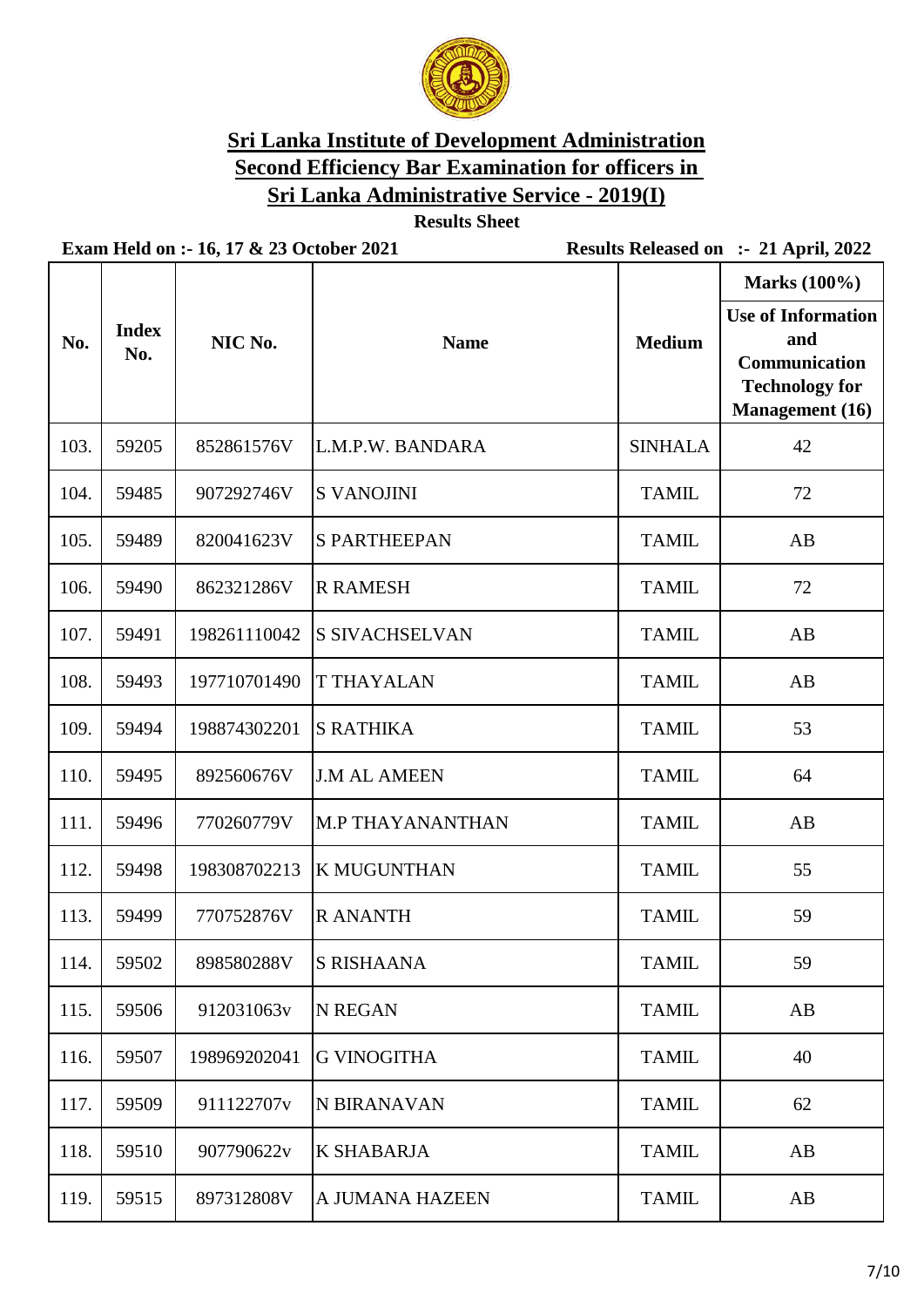

**Results Sheet**

| No.  | <b>Index</b><br>No. | NIC No.                  | <b>Name</b>               | <b>Medium</b> | Marks (100%)<br><b>Use of Information</b><br>and<br><b>Communication</b><br><b>Technology for</b> |
|------|---------------------|--------------------------|---------------------------|---------------|---------------------------------------------------------------------------------------------------|
|      |                     |                          |                           |               | <b>Management</b> (16)                                                                            |
| 120. | 59516               | 199066301270             | <b>S THAMILINI</b>        | <b>TAMIL</b>  | 50                                                                                                |
| 121. | 59517               | 910041550V               | A.S.M AZEEM               | <b>TAMIL</b>  | AB                                                                                                |
| 122. | 59518               | 827321168v               | <b>S.R RAJAMALLIGAI</b>   | <b>TAMIL</b>  | AB                                                                                                |
| 123. | 59521               | 199201101084             | <b>U.M ASLAM</b>          | <b>TAMIL</b>  | AB                                                                                                |
| 124. | 59522               | 198922000238             | N. NILOAFER               | <b>TAMIL</b>  | 58                                                                                                |
| 125. | 59523               | 905523074V               | T SUNTHARALINGAM          | <b>TAMIL</b>  | 59                                                                                                |
| 126. | 59524               | 896701983V               | P JASOTHARA               | <b>TAMIL</b>  | 47                                                                                                |
| 127. | 59525               | 920123333V               | A.G. MOHAMMED FAZAL       | <b>TAMIL</b>  | AB                                                                                                |
| 128. | 59527               | 897621274V               | <b>A.K ROSINTHAJ</b>      | <b>TAMIL</b>  | 56                                                                                                |
| 129. | 59528               | 197312400655             | <b>T RATHEESWARAN</b>     | <b>TAMIL</b>  | AB                                                                                                |
| 130. | 59529               | 772412304V               | A KIRUPAKARAN             | <b>TAMIL</b>  | AB                                                                                                |
| 131. | 59530               | 198972401315  P JAMJUTHA |                           | <b>TAMIL</b>  | 46                                                                                                |
| 132. | 59533               | 893412280v               | W.G. WINSON GNANATHAYALAN | <b>TAMIL</b>  | 77                                                                                                |
| 133. | 59535               | 860233215V               | <b>J JENITON</b>          | <b>TAMIL</b>  | AB                                                                                                |
| 134. | 59538               | 893042954V               | <b>K VIJAYARUBAN</b>      | <b>TAMIL</b>  | AB                                                                                                |
| 135. | 59539               | 823390939V               | M.B. MOHAMED MUBARAK      | <b>TAMIL</b>  | 63                                                                                                |
| 136. | 59541               | 198167602707             | <b>S PIRANAVASORUBI</b>   | <b>TAMIL</b>  | 54                                                                                                |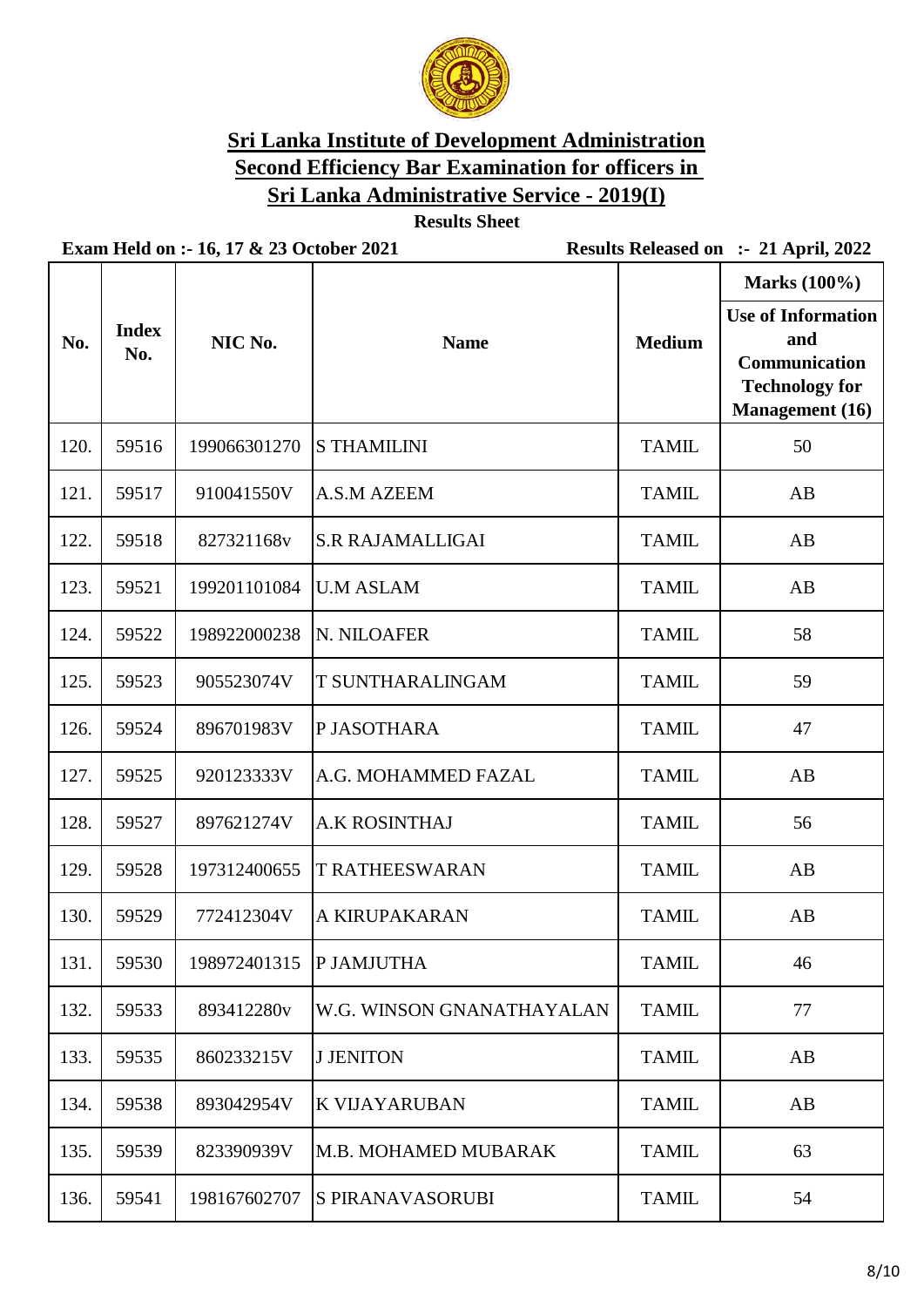

**Results Sheet**

|      |                     |            |                                 |               | Marks (100%)                                                                                                |
|------|---------------------|------------|---------------------------------|---------------|-------------------------------------------------------------------------------------------------------------|
| No.  | <b>Index</b><br>No. | NIC No.    | <b>Name</b>                     | <b>Medium</b> | <b>Use of Information</b><br>and<br><b>Communication</b><br><b>Technology for</b><br><b>Management</b> (16) |
| 137. | 59545               | 840363287V | <b>S SUBASKARAN</b>             | <b>TAMIL</b>  | AB                                                                                                          |
| 138. | 59546               | 843614027V | <b>A.C AHAMED AFKAR</b>         | <b>TAMIL</b>  | 44                                                                                                          |
| 139. | 59547               | 785140940V | <b>S SATHAHARAN</b>             | <b>TAMIL</b>  | 54                                                                                                          |
| 140. | 59548               | 916003951v | <b>M KIRITHIKA</b>              | <b>TAMIL</b>  | 54                                                                                                          |
| 141. | 59550               | 740901184V | <b>V SIVARAJAH</b>              | <b>TAMIL</b>  | AB                                                                                                          |
| 142. | 59551               | 891321139V | <b>M.S. ALA AHAMED</b>          | <b>TAMIL</b>  | AB                                                                                                          |
| 143. | 59552               | 916672853V | <b>S KEMASINTHUJA</b>           | <b>TAMIL</b>  | 71                                                                                                          |
| 144. | 59553               | 906272199V | <b>S MATHUGE</b>                | <b>TAMIL</b>  | 54                                                                                                          |
| 145. | 59556               | 783554305V | <b>S.R PARANEEHARAN</b>         | <b>TAMIL</b>  | AB                                                                                                          |
| 146. | 59557               | 916232381V | <b>B NIROSHINI</b>              | <b>TAMIL</b>  | 61                                                                                                          |
| 147. | 59558               | 822092888V | <b>G PRANAVAN</b>               | <b>TAMIL</b>  | 55                                                                                                          |
| 148. | 59559               | 860392542V | <b>N VISHNUTHASAN</b>           | <b>TAMIL</b>  | AB                                                                                                          |
| 149. | 59561               | 906732335V | P THEIVANAYAKI                  | <b>TAMIL</b>  | 67                                                                                                          |
| 150. | 59565               | 921982860V | <b>GANANATHAPILLAI EHANTHAN</b> | <b>TAMIL</b>  | AB                                                                                                          |
| 151. | 59567               | 852331682V | <b>K SATHISEKARAN</b>           | <b>TAMIL</b>  | AB                                                                                                          |
| 152. | 59568               | 893082417v | <b>S PARTHEEPAN</b>             | <b>TAMIL</b>  | AB                                                                                                          |
| 153. | 59570               | 903011785V | P. PIRANAVARUPAN                | <b>TAMIL</b>  | AB                                                                                                          |